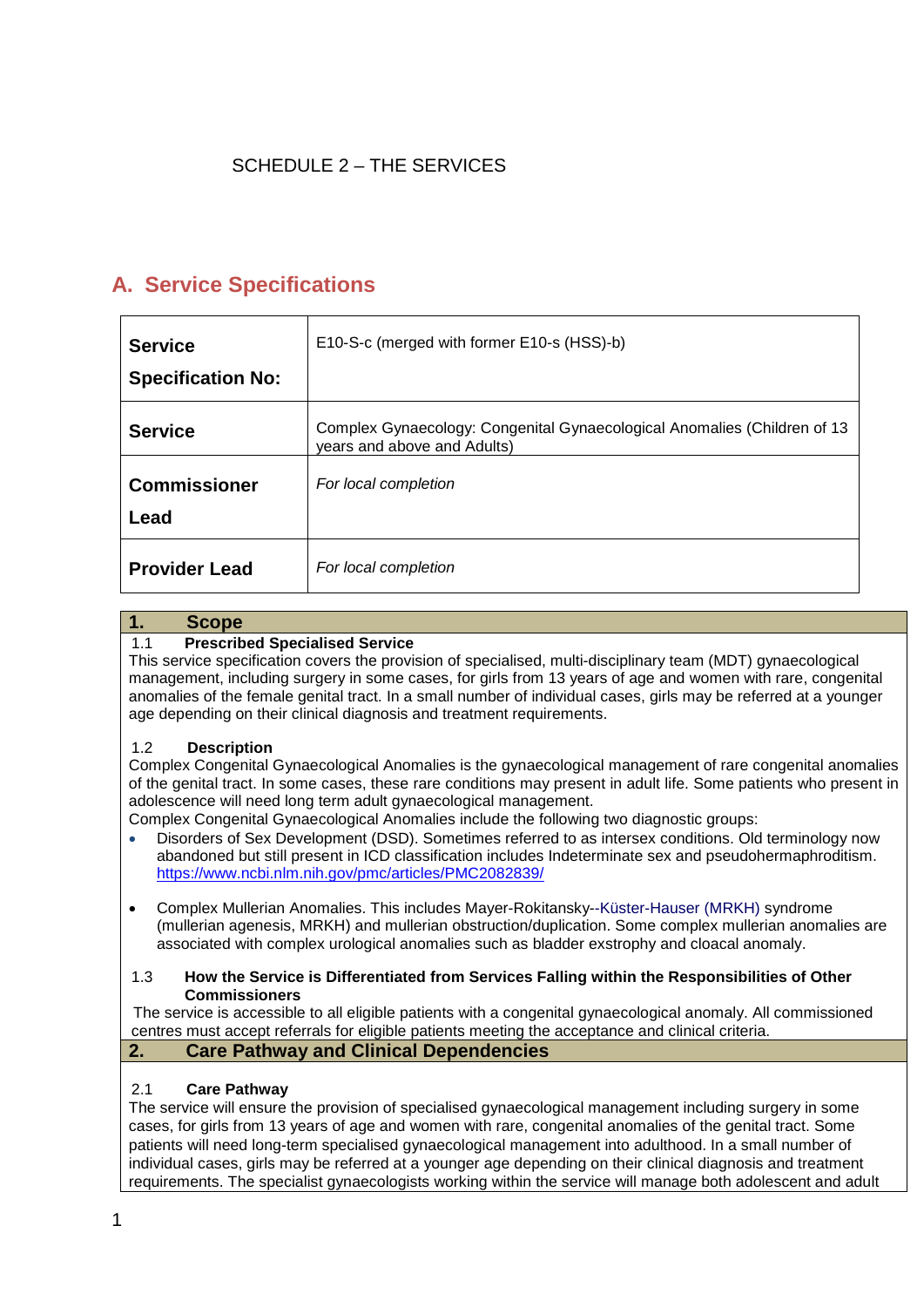patients, thereby ensuring a smooth transition to adult services. The service will refer to self-care guidelines for patients including engaging with peer support and with local or national support organisations should they wish to take this up.

The service will be provided by experienced, multi-disciplinary teams<sup>1,2, ,</sup> who will manage the needs of patients with complex conditions or associated co-morbidities such as congenital adrenal hyperplasia or who require treatment including reconstructive surgery where indicated to optimise future gynaecological, psychological and reproductive outcomes. Specialist centres will have defined links to other services as outlined in section 2.0; deliver high quality services within an agreed network of providers whose population may also use this service, and establish close links with other services providing care for children with these complex conditions.

Following referral, the patient journey will include: initial outpatient assessment; investigations and diagnosis; day case, in-patient or outpatient treatment, including surgery where appropriate; outpatient follow-up; discharge where appropriate; long-term management where necessary. Adolescent patients will be seen in a dedicated paediatric and adolescent gynaecology clinic located within paediatric services and in ageappropriate surroundings. If in-patient admission for surgery is required, this will be to a paediatric ward. All clinicians involved in the care of children and adolescents should have training in safeguarding to level 3. The multi-disciplinary team will be co-located and include the following staff: a gynaecologist trained in paediatric and adolescent gynaecology (PAG); a second gynaecologist with PAG experience and skills in advanced minimal access surgery; psychologist; specialist nurse; endocrinologist; urologist; radiologist. Paediatric services should usually be co-located but in some areas may be in close proximity depending on hospital configuration.





As a result of interaction with the service, patients will have a clear understanding of the proposed difference that treatment will have on their condition, including urinary or sexual function as appropriate and have an increased quality of life as a result of improved urinary or sexual function.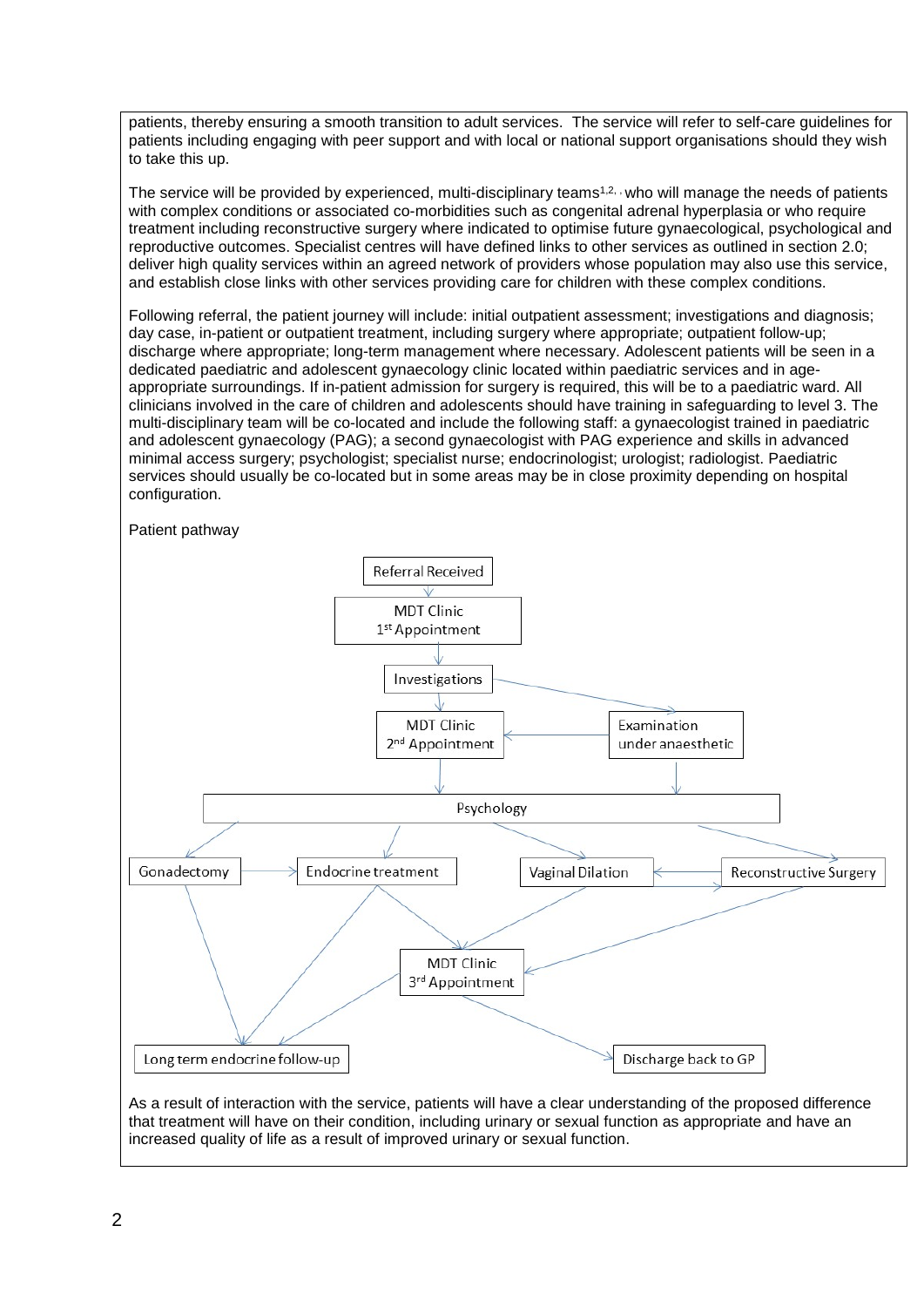**Interdependent services:** colorectal; biochemistry; genetics including karyotype and specialised genetic testing; plastic surgery; paediatric endocrinology; paediatric gynaecology, paediatric urology/surgery; paediatric psychology; specialised imaging including magnetic resonance imaging (MRI); other: family liaison, social workers; Child and Adolescent Mental Health Services (CAMHS), mental health services. **To Note:** access to treatment will be guided by any applicable NHS England national clinical commissioning policies.

**Outpatient Appointments:** All patients will be assessed by a multidisciplinary team. The composition of the team may vary slightly depending on need, for example, patients with complex mullerian anomalies will need to see a gynaecologist, clinical nurse specialist and psychologist. Gynaecology input should include access to advanced minimal access surgery, whereas those patients with a DSD will also need specialist endocrinology and urology input. Family members may need a referral for genetic diagnosis and if so, the service will arrange for this. The service will provide appropriate literature on the patient's condition, provide information on support groups and where indicated, request an onward referral for psycho-social support via the patient's GP. Following referral, at least two appointments will take place to determine the diagnosis. The second appointment will include: the review of results and disclosure of information including atypical karyotype; further psychology input; if surgery is appropriate, it will be planned at this visit. Age appropriate informed consent will be provided for all patients and psychological support will be made available to the patient and family to facilitate this. Psychological support and counselling will be provided to the patient prior to and following genetic testing. Genetic counselling for family members will require referral to genetic services.

**Investigations:** The service will include access to on-site specialised imaging including magnetic resonance imaging (MRI). Access to biochemistry and genetic testing will also be required including karyotype and specialised genetic testing, although these may be located off-site.

**Treatment Strategy:** Treatment is diagnosis-dependent and may be non-surgical (dilation or hormone replacement) or surgical. Psychological support will be available for all patients regardless of the mode of treatment. Non-surgical dilation for neovaginal creation is the first line treatment of choice for vaginal agenesis and is successful in over 80% of cases. The service must be flexible and offer patient choice as to the timing of dilation. Timing of treatment is an individual choice and adolescents may choose to commence treatment immediately or defer until adulthood. It will include an initial outpatient based nurse-led treatment session, with the patient then practicing the technique at home, with discussion with the patient (face-to-face or telephone) every two to three weeks for approximately three to six months. Psychological support is valuable both in preparation for dilation and support for those struggling with compliance. In-patient admission to hospital for dilation has not been demonstrated to give better results and most units will offer outpatient treatment only. Patients who fail dilation or are unsuitable for dilation due to scarring or genital configuration, will require surgical vaginal reconstruction. Options including advantages and disadvantages of each will be fully discussed so that the patient can make an informed decision and give consent. In conjunction with the patient, the type of operation chosen will depend on the patient's past surgical history. In the absence of previous genital surgery, the laparoscopic Vecchietti procedure has been demonstrated to have a high success rate and low morbidity. Units where minimal access surgery is not available will refer the patient to a specialist unit that can offer this.

In cases where the patient has genital scarring or unsuitable anatomy, a variety of other surgical reconstructive procedures are used. These include vaginal reconstruction with skin flaps, skin grafts and intestine as well as the laparoscopic Davidov procedure. These procedures are usually performed as joint reconstructive cases with input from other surgical specialties such as urology, colorectal or plastics. The rarest forms of surgery such as intestinal vaginoplasty, which involves colo-rectal surgery and some of the very rare mullerian anomalies (e.g. cervical agenesis) which require advanced techniques of laparoscopic surgery will only be provided by one or two centres in the service - the locations for which need to be agreed with the commissioners. Other units will refer into these expert centres.

Surgical treatment for other complex anomalies will vary due to the diagnosis and the previous surgical procedures that a patient has had. Individual needs and preferences will be taken into account when planning surgery. Minimal access surgery carries significant advantages in this young group of patients in terms of physical appearance and the speed of recovery, meaning less time missed form school/college. Providers of minimal access surgery will have up to date laparoscopic equipment. Procedures such as gonadectomy, excision of obstructed uterine horn, uterovaginal anastomosis and excision of some high transverse septums should be performed laparoscopically. Patients with previous vaginal or abdominal reconstructive surgery may require vaginoplasty with skin flaps or intestinal vaginal replacement. These procedures should be performed jointly with specialised urology or colorectal input. Plastic surgery input may be required. Clitoromegaly is a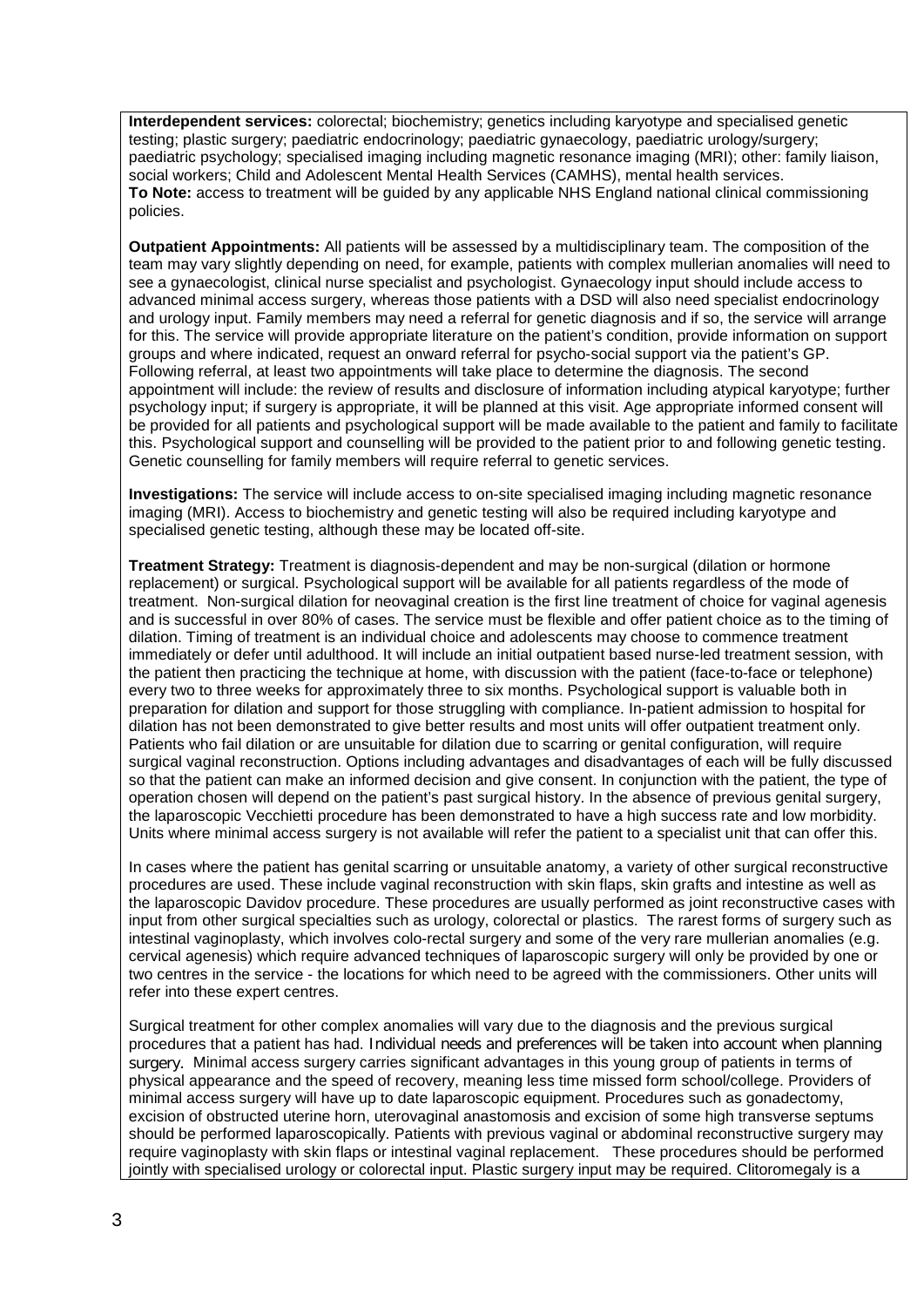feature of some DSD diagnoses and can cause distress regarding appearance, identity and in sexual relationships. Initial assessment and management is psychological, including provision of psychological support to reduce distress. If surgery is required, it should be performed by surgeons proficient in this procedure. Informed consent should include discussion of potential detrimental impact on sexual sensitivity and sexual function. The service will provide psychological support both before and after surgery to maximise the psychological impact of the surgical outcome.

Some adolescents will require induction of puberty and this should be led by an endocrinologist or an appropriately trained paediatric gynaecologist. This entails regular follow-up initially frequently and then on an annual basis. Regular bone density monitoring will be required over the age of 18 years. Investigation of delayed puberty should be done jointly with an endocrinologist. Management of patients with complex endocrinology conditions such as Congenital Adrenal Hyperplasia should be led by an endocrinologist within the setting of the multidisciplinary team. Fertility advice and onward referral to the patient's own General Practitioner may be required in some conditions, for example where the patient wishes to receive In-Vitro Fertilisation and this is indicated. Antenatal diagnosis and advice should be provided and appropriate care planning undertaken. Where endocrine input is required, the transition years (from 13 to 25 years) will involve both a paediatric and adult endocrinologist. The service will develop/make available suitable educational materials on treatment options and promote compliance.

**Follow-up:** Follow-up for non-surgical dilation is described above. In addition, some patients will be required to perform vaginal dilation after surgical vaginoplasty to prevent restenosis. This will require follow-up visits for supervision with the nurse specialist. Other surgical procedures such as excision of an obstructed uterine horn will require a single post-operative visit only. Patients with a DSD will require long-term surveillance for chronic disease. This will mean life-long specialist follow-up. Depending on the disease, either an endocrinologist or gynaecologist will be the lead clinician.

**Second treatment episode:** If dilation fails, surgical vaginal reconstruction will be required. There are no comparative studies of the many available operative procedures. The laparoscopic Vecchietti procedure is offered in several UK units. It is widely used in Europe and research has confirmed low morbidity and high success rates. Other operations include vaginoplasty with skin graft (McIndoe-Reed procedure), rotational skin flaps and intestinal replacement. These procedures have a higher associated morbidity but are used when the Vecchietti procedure is contraindicated. Only clinicians who are trained in the specialist procedures will provide minimally invasive surgical care, whilst those who are not able to undertake these procedures will refer to appropriate specialists in designated centres. Vaginal stenosis is a recognised medium and long-term risk of vaginoplasty and may require further treatment with dilation or surgery.

**Pregnancy:** Some pregnant women with a pre-existing condition, such as Congenital Adrenal Hyperplasia or complex urological anomalies, will require assessment and/or management from specialised maternity team within a dedicated multidisciplinary service which is staffed by a maternal medicine specialist, a physician and supporting multidisciplinary team with experience of managing the condition in pregnancy. In view of this, the service will have outreach arrangements in place with specialised tertiary maternity units\* to include access to appropriate tertiary medical, surgical, fetal medicine, clinical genetics and level 3 neonatal intensive care services.

\* The specialised maternity services will have a critical mass of activity to maintain expertise, ensure best practice, offer training opportunities and have the organisational infrastructure, staffing, facilities and equipment to be clinically and economically efficient. They should also have robust risk management and performance monitoring processes.

All such patients must receive personalised pre-pregnancy and maternity planning from specialised maternity services to allow optimal disease management in the context of pregnancy. Women with conditions discussed in this specification must be referred immediately once they are pregnant to enable their care to be planned and an antenatal diagnosis made. This must include access to termination of pregnancy and specialist advice regarding contraception. The individualised care plan must cover the antenatal care, diagnosis and planning as well as the intra-partum and post-natal periods. The care plan must include clear instructions for shared care with secondary services and, when appropriate include escalation and transfer protocols and clear guidelines for planned and emergency delivery.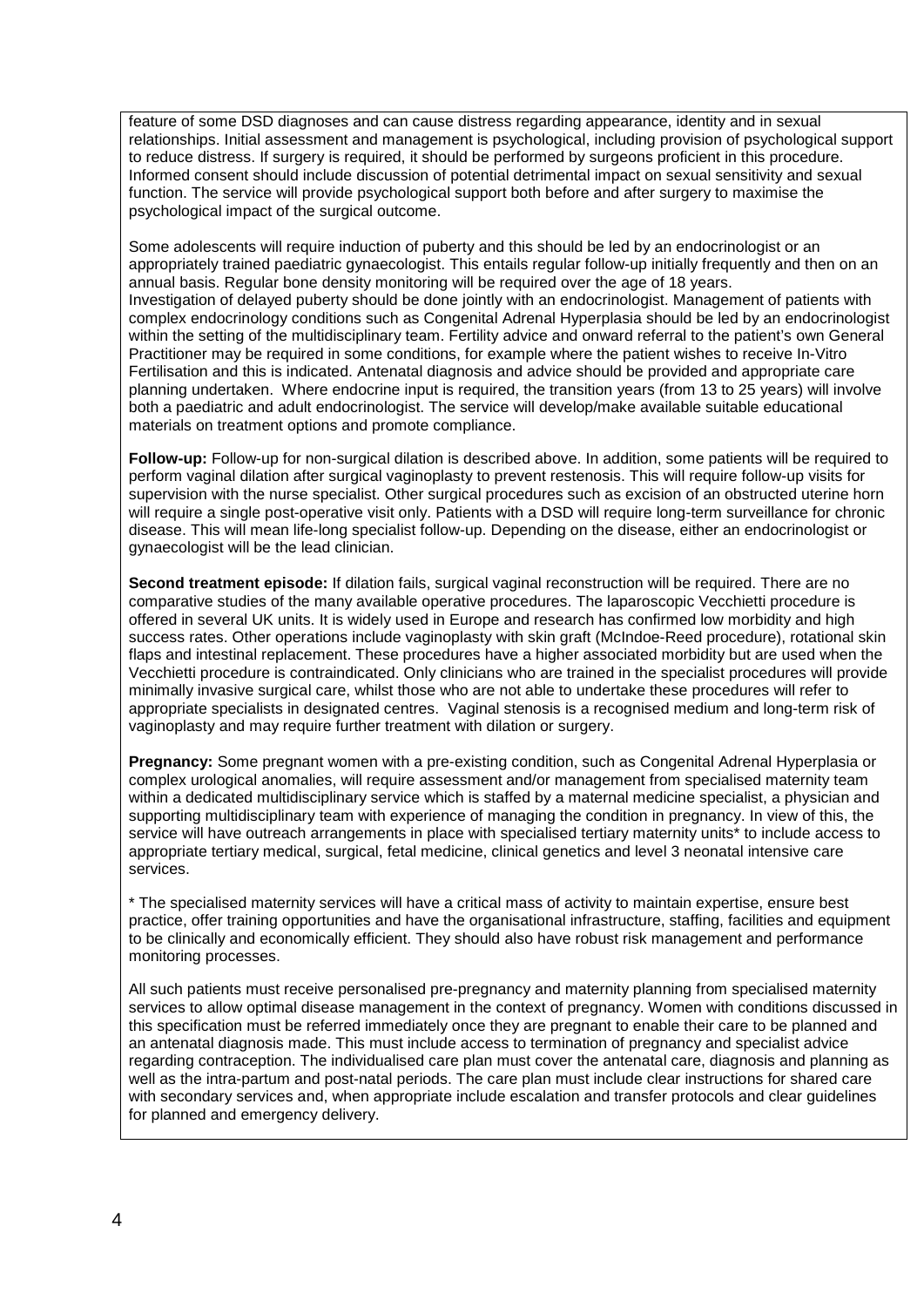Information will be given to the patient and to their primary care clinicians about the implications of their condition for contraception, pregnancy (including miscarriage and termination) fertility, sexual health/function and menopause.

#### **Service model**

The majority of cases present in one of two ways:

I) either at birth, in which case patients will be managed by their local specialist paediatric team until adolescence when they will then be referred into the service. The timing of the transfer will depend on the patient's maturity and medical requirements and the configuration of local services.

ii) a new diagnosis in adolescence e.g. primary amenorrhoea with or without pubertal development, virilisation at puberty, obstructed menstruation. These patients will present to their GP who will usually refer them to local gynaecology services who will then refer directly to an adolescent gynaecologist in the service, without the need to see a paediatrician first.

The service will include a number of specialist centres which provide tertiary specialist service to support patients within a network of care which spans the pathway of care. Where a referral is for an adolescent who is transferring to the service from local specialist paediatric teams, the service will ensure the smooth transition of care by having established close links with those paediatric services which provide care for children with complex gynaecological disorders. Ideally the service will be located in centres which also provide specialist paediatric gynaecology services. Older adolescents who are patients of the service may prefer to be on an adult ward and should be offered the choice. There will be an agreed planned and mapped pathway of care for patients with a complex gynaecological condition. Gynaecologists will manage both adolescent and adult women with these conditions. As the surgical procedures are identical regardless of age, this will ensure adequate surgical activity to maintain skills. Patients are likely to require interventions to cope with an atypical karyotype and the potential emotional challenges of infertility, complications related to sexual function, orientation and identity, communication barriers within the family, friends, partner and problematic transitions. Surgery will be performed by specialist gynaecologists experienced in these procedures and where appropriate, with input from other specialist surgical services such as urology, plastics and colorectal. Depending upon the range of surgical procedures available within the centre, onward referral may need to be made to another specialist centre which has additional surgical expertise.

**Referral processes and sources:** The service will accept referrals from primary or secondary care clinicians in adult or paediatric services and specialist paediatric services. Patients with congenital anomalies will be under the care of a gynaecologist with appropriate specialist qualifications. The service will accept referrals from other providers, particularly where the referring service is not accredited to undertake the clinical role the patient requires.

**Transition:** Specific attention will be paid to the needs of adolescent patients during their transition to adult services. Once discharged from the service, patients with ongoing psychological or psychosexual concerns will require GP referral for local mental health services.

**Discharge criteria and planning:** A discharge plan will be prepared with the patient offering support and facilities required for providing care at home. Post-surgical vaginal dilation supervision will be offered if required.

## 2.2 **Interdependence with other Services**

**i) Co-located services:** The multi-disciplinary team will include: paediatric gynaecology; gynaecologist (including advanced minimal access surgery); psychologist; specialist nurse; endocrinologist; urologist; radiologist. Paediatric services will usually be co-located but in some cases may be in close proximity depending on the hospital configuration.

**ii) Interdependent services: C**olorectal; biochemist; genetics including karyotype and specialised genetic testing; plastic surgery; paediatric endocrinology; paediatric urology/surgery; paediatric psychology; imaging including magnetic resonance imaging (MRI); other: family liaison, social workers; Child and Adolescent Mental Health Services(CAMHS), mental health services.

**Related Services:** primary care; local Mental Health Services (Adolescent and Adult).

Close links will be established with the active patient peer support groups which operate in this service area. Literature from support groups will be available in clinic and offered to all patients. Support groups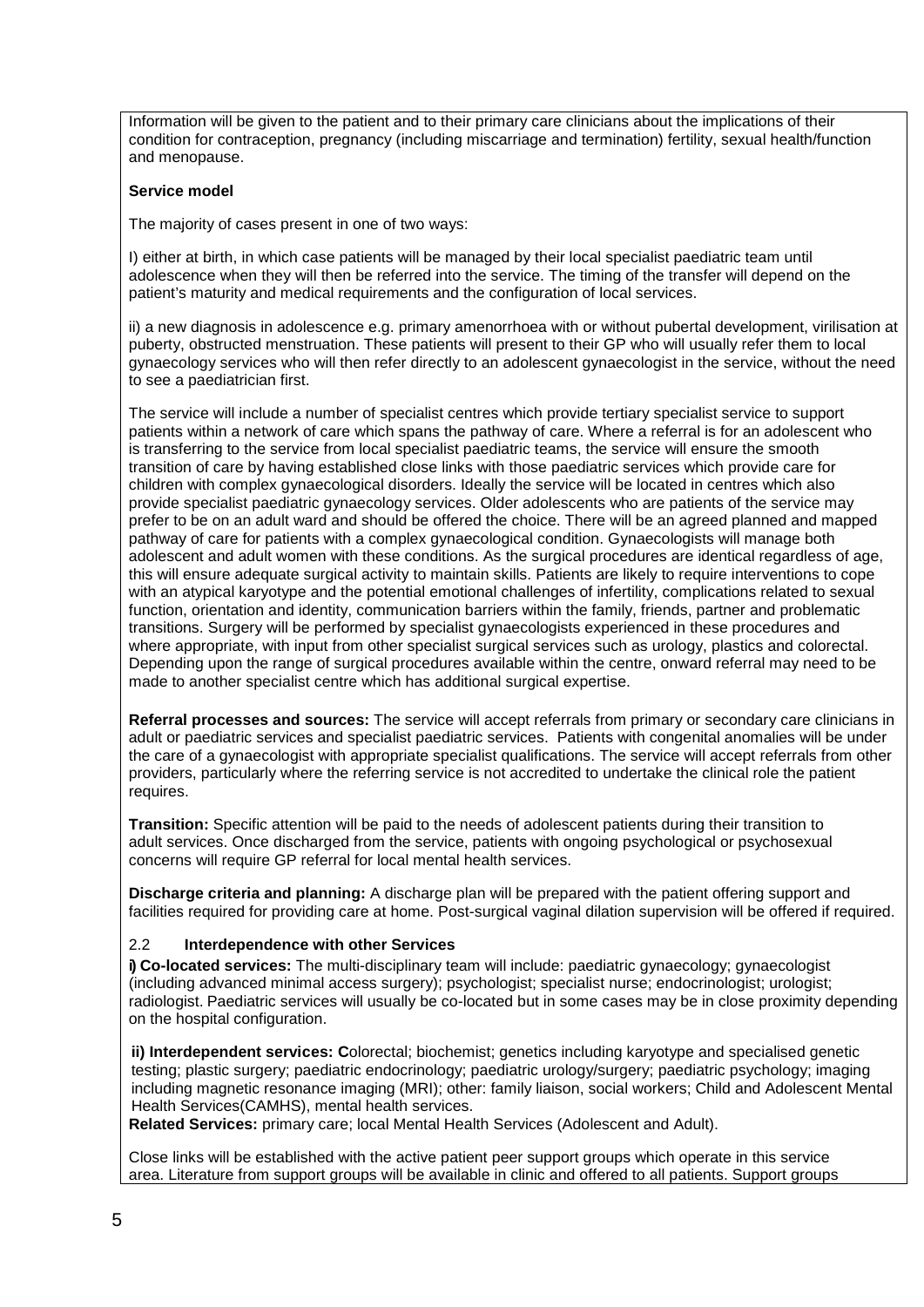will also be engaged in service planning and will be invited to provide feedback on services. The major support groups include; Androgen Insensitivity Syndrome Support Group [\(www.aissg.org\)](http://www.aissg.org/), Congenital Adrenal Hyperplasia Support Group [\(www.livingwithcah.com\)](http://www.livingwithcah.com/), dsdFamilies [\(www.dsdfamilies.org\)](http://www.dsdfamilies.org/), Turner Syndrome Support Group [\(www.tss.org.uk\)](http://www.tss.org.uk/). Other smaller groups exist and have an important contribution to make.

## **3. Population Covered and Population Needs**

## **3.1 Population Covered By This Specification**

This specification covers for girls from 13 years of age and women with rare, congenital anomalies of the female genital tract. This service specification covers the population defined as the commissioning responsibility of NHS England. Commissioning arrangements for the devolved nations in relation to this service are as set out in "UK-wide Commissioning Arrangements of Highly Specialised Services" [web link is https://www.england.nhs.uk/publication/nhs-providers-of-highly-specialised-services/].

## **3.2 Population Needs**

Accurate incidence figures are not available but these conditions are estimated to affect 1 in 2-3000 females. A review of the incidence of the most commonly seen conditions gives an indication of the expected numbers This is in the order of 25,000 cases in the current population of UK women. See Appendix 1 for references.

## **3.3 Expected Significant Future Demographic Changes**

No growth expected in total numbers of patients apart from that due to improved coding and identification of patients.

#### **3.4 Evidence Base**

The specification is based on the following clinical evidence:

- 1. Consensus statement on management of intersex disorders, Hughes et al Arch.Dis.Child July 2006 91(7) 554-63.
- 2. Clinical Standards for Service Planning in Paediatric and Adolescent Gynaecology. British Society for Paediatric and Adolescent Gynaecology. January 2011 www.britspag.org
- 3. Congenital Adrenal Hyperplasia in the Adult. British Society for Endocrinology Guidelines 2013.
- 4. American College of Obstetricians and Gynaecologists. Mullerian agenesis: diagnosis, management and treatment. Committee opinion Number 562 May 2013.
- 5. British Society for Paediatric and Adolescent Gynaecology National Safety Standards for Invasive Procedures (NatSSIPs) NHS England, September 2015 [https://www.england.nhs.uk/wp](https://www.england.nhs.uk/wp-content/uploads/2015/09/natssips-safety-standards.pdf)[content/uploads/2015/09/natssips-safety-standards.pdf](https://www.england.nhs.uk/wp-content/uploads/2015/09/natssips-safety-standards.pdf)
- 6. National Safety Standards for Invasive Procedures (NatSSIPs) September 2015 www.england.nhs.yk/wpcontent/uploads/2015/09/natssips-safety-standards.pdf

## **4. Outcomes and Applicable Quality Standards**

#### **4.1 Quality Statement – Aim of Service**

The aims of the service are to provide patient centred specialist assessment and management, including surgery where appropriate, for adolescent and adult women with a congenital abnormality of their genital tract; to promote family centred specialist care and to optimise future reproductive and sexual function, psychological health and quality of life. As a result, patients will feel comfortable interacting with the service and empowered to contribute to and make decisions about, their own healthcare.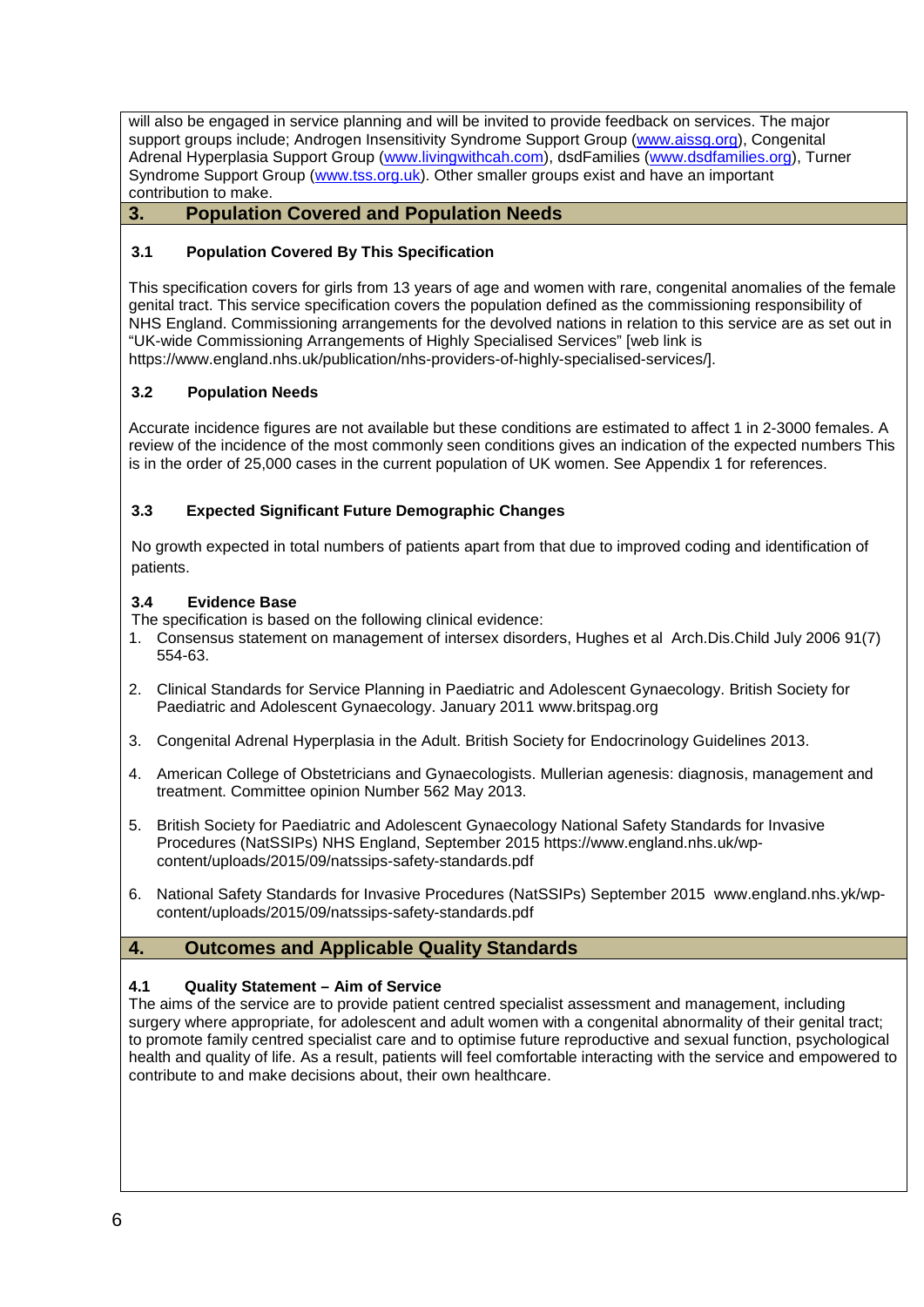# **NHS Outcomes Framework Domains**

| Domain 1 | Preventing people from dying prematurely                                                      |    |
|----------|-----------------------------------------------------------------------------------------------|----|
| Domain 2 | Enhancing quality of life for people with long-term<br>conditions                             | ٦ι |
| Domain 3 | Helping people to recover from episodes of ill-health<br>or following injury                  | N  |
| Domain 4 | Ensuring people have a positive experience of care                                            | N  |
| Domain 5 | Treating and caring for people in safe environment<br>and protecting them from avoidable harm | N  |

#### **4.2 Indicators: Please note that the interpretation of these indicators will be subject to the specific treatments received by patients depending on their individual circumstances**

| <b>Number</b>            | <b>Indicator</b>                                                    | <b>Data Source</b> | <b>Outcome</b><br><b>Framework</b><br><b>Domain</b> | <b>CQC Key</b><br>question |
|--------------------------|---------------------------------------------------------------------|--------------------|-----------------------------------------------------|----------------------------|
|                          |                                                                     |                    |                                                     |                            |
| <b>Clinical Outcomes</b> |                                                                     |                    |                                                     |                            |
| 101                      | number of new referrals                                             | SSQD               | 2,3                                                 | effective                  |
| 102                      | number of follow up appointments                                    | SSQD               | 2,3                                                 | effective                  |
| 103                      | number of patients referred for<br>vaginal dilatation               | SSQD               | 2,3                                                 | effective                  |
| 104                      | number of open surgical procedures                                  | SSQD               | 2,3                                                 | effective                  |
| 105                      | number of laparoscopic procedures                                   | SSQD               | 2,3                                                 | effective                  |
| 106                      | % patients receiving gonadectomy                                    | SSQD               | 2,3                                                 | effective                  |
| 107                      | % XY patients presenting with<br>gonadal cancer                     | SSQD               | 2,3                                                 | effective                  |
| 108                      | % patients stabilised on HRT                                        | SSQD               | 2,3                                                 | effective                  |
| 109                      | % patients sexually active following<br>vaginal dilation            | SSQD               | 2,3                                                 | effective                  |
| 110                      | % patients sexually active following<br>vaginal reconstruction      | SSQD               | 2,3                                                 | effective                  |
| 111                      | % patients seen by psychologist                                     | SSQD               | 2,3,4                                               | effective                  |
| 112                      | % patients with vaginal agenesis who<br>declined vaginal dilatation | SSQD               | 2,3                                                 | effective                  |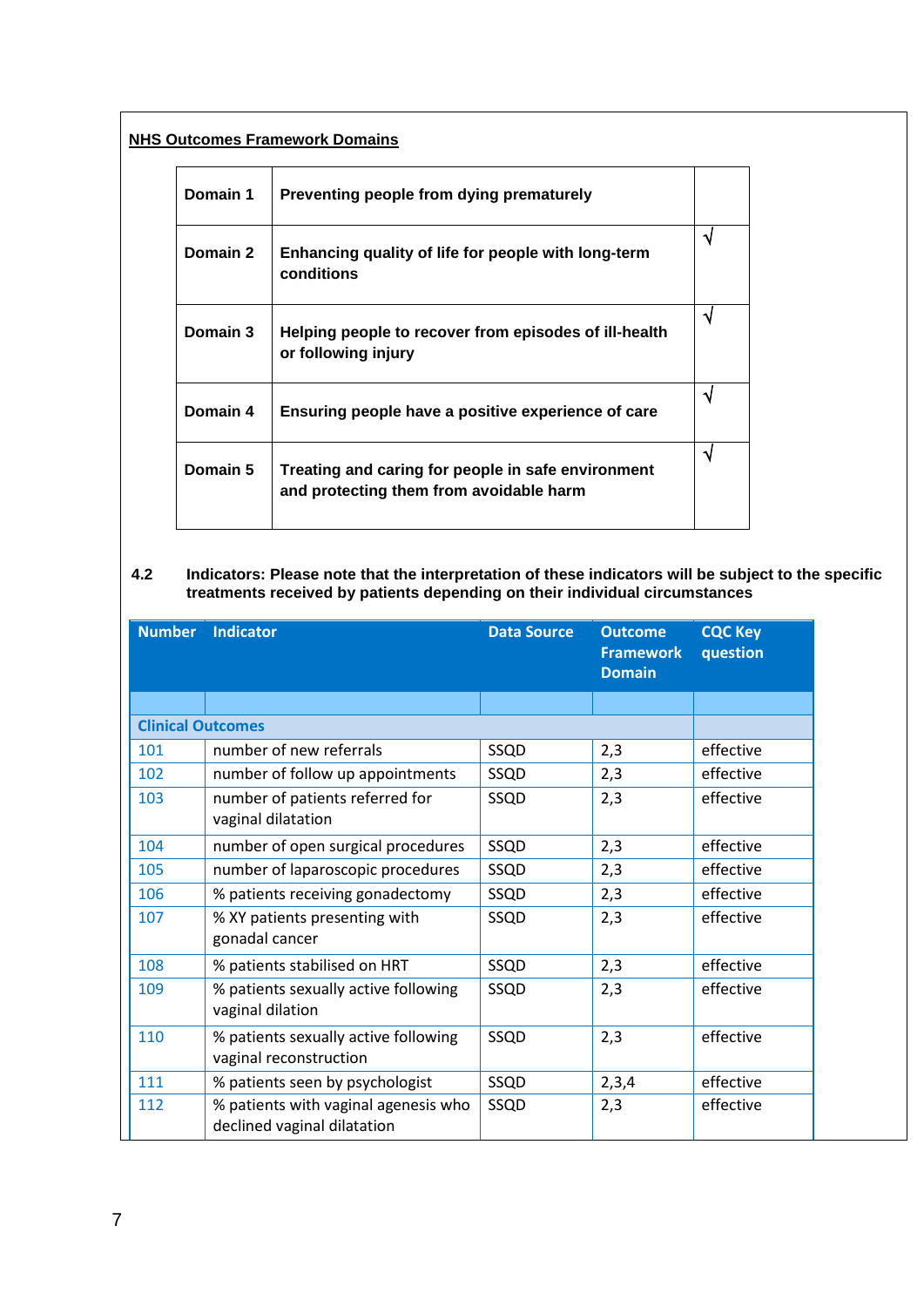| 113        | % patients with vaginal agenesis<br>treated with vaginal dilatation that<br>was unsuccessful | SSQD                        | 2,3            | effective                           |
|------------|----------------------------------------------------------------------------------------------|-----------------------------|----------------|-------------------------------------|
| 114        | % patients treated laparoscopically                                                          | SSQD                        | 2,3,4          | effective                           |
| 115        | number of patients receiving surgery<br>outside the centre prior to referral                 | SSQD                        | 2,3,5          | effective, safe                     |
| 116        | Length of stay for patients receiving<br>laparoscopic surgery                                | SSQD                        | 2,3,           | effective                           |
| 117        | Length of stay for patients receiving<br>open surgery                                        | SSQD                        | 2,3,           | effective                           |
| 118        | % patient with post-operative<br>complications following laparoscopic<br>surgery             | SSQD                        | 2,3,5          | effective, safe                     |
| 119        | % patient with post-operative<br>complications following open<br>surgery                     | SSQD                        | 2,3,5          | effective, safe                     |
|            | <b>Patient Experience</b>                                                                    |                             |                |                                     |
| 201        | Patient information                                                                          | Self<br>declaration         | 4              | Responsive<br>caring                |
| 202        | Patients have a named clinical nurse<br>specialist                                           | Self<br>declaration         | $\overline{4}$ | responsive,<br>caring               |
| 203        | Adolescent patients have a named<br>transition facilitator                                   | Self<br>declaration         | $\overline{4}$ | responsive,<br>caring               |
| 204        | Patient feedback                                                                             | Self<br>declaration         | $\overline{4}$ | responsive,<br>caring               |
|            | <b>Structure and Process</b>                                                                 |                             |                |                                     |
| 301        | There is a specialist team                                                                   | self declaration            | 2,3,5          | well led, safe,                     |
| 302        | Patients are discussed at an MDT<br>meeting                                                  | Self<br>declaration         | 235            | effective                           |
| 303        | There is a multidisciplinary clinic for<br>the assessment of patients                        | Self<br>declaration         | 2,4            | effective,<br>responsive<br>&caring |
| 304        | There is a dedicated paediatric and<br>adolescent gynaecology clinic                         | Self<br>declaration         | 2,3,4          | safe, effective                     |
| 305        | There is a nurse led clinic for vaginal<br>dilatation                                        | Self<br>declaration         | 2,3,4          | safe, effective                     |
| 306        | There is easy access to paediatric<br>facilities                                             | Self<br>declaration         | 3,4,5          | responsive,<br>caring               |
| 307        | There are agreed patient pathways                                                            | Self<br>declaration         | 3,4,5          | effective                           |
| 308        | There are agreed pathways for<br>transition                                                  | Self<br>declaration         | 3,4            | effective                           |
|            |                                                                                              |                             |                |                                     |
| 309<br>310 | There are agreed clinical protocols<br>There are annual audit meetings                       | Self<br>declaration<br>Self | 2,3,5<br>2,3,5 | safe, effective<br>effectiveness    |

Detailed definitions of indicators, setting out how they will be measured, is included in the NHS England contract documentation, Schedule 6.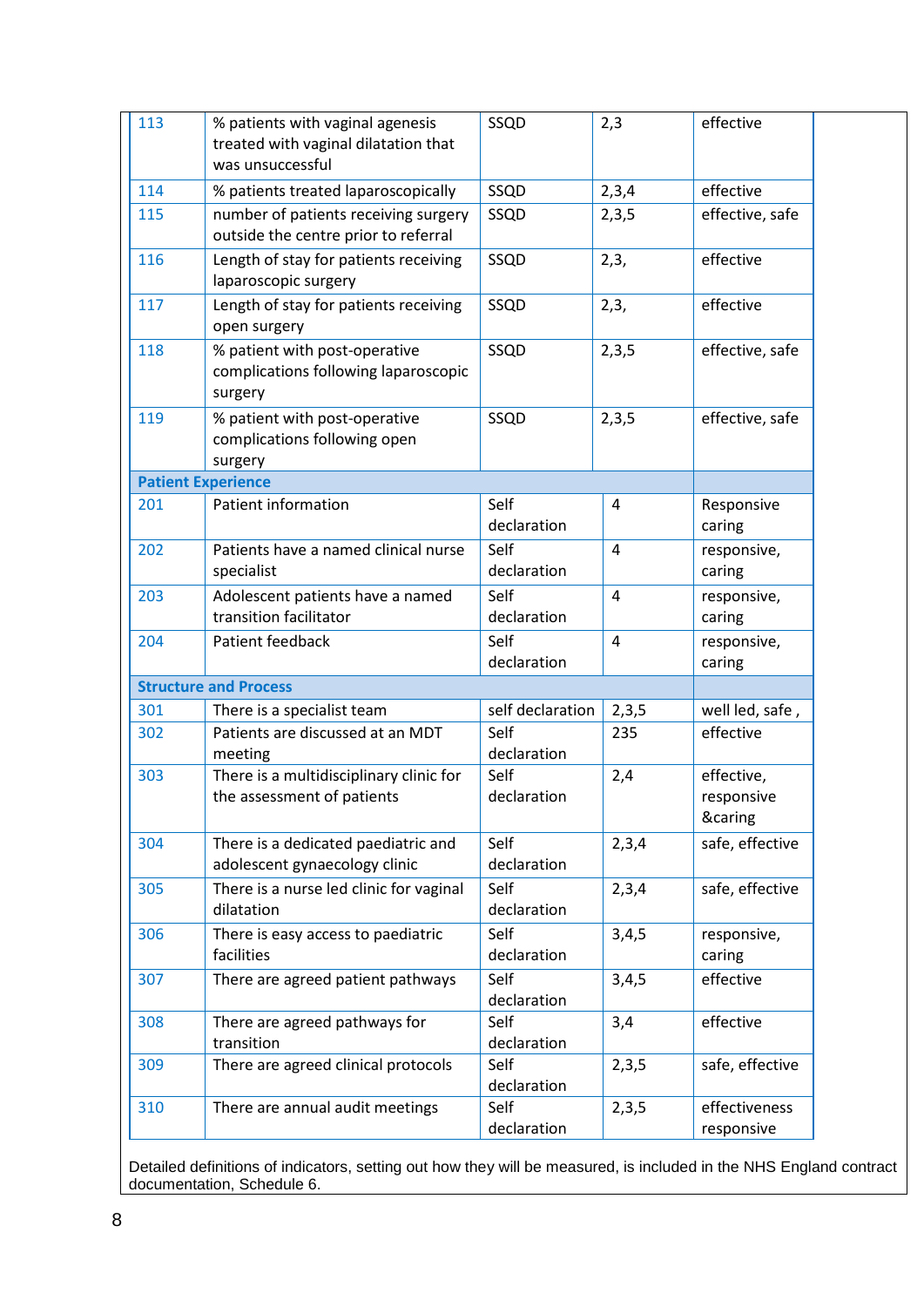#### **4.3 Commissioned providers are required to participate in annual quality assurance and collect and submit data to support the assessment of compliance with the service specification as set out in Schedule 4A-C**

There is a requirement to hold national audit meetings involving all specialist centres meeting together on an annual basis. Audit meetings should address: clinical performance and outcomes including surgical and nonsurgical outcomes; process-related indicators, such as efficiency of the assessment process, prescribing policy, bed provision and occupancy, outpatient follow-up; stakeholder satisfaction, including feedback.

## **4.4 Applicable CQUIN goals are set out in Schedule 4D**

## **5. Applicable Service Standards**

## **5.1 Applicable Obligatory National Standards**

Providers must comply with the following:

- Management of women with premature ovarian insufficiency Guideline of the European Society of Human Reproduction and Embryology, December 2015.
- Society for Endocrinology UK Guidance on the initial evaluation of an infant or an adolescent with a suspected Disorder of Sex Development (revised 2015) Clinical Endocrinology (Oxf) 2015 Aug 13. doi: 10.1111/cen.12857.
- BritSPAG Clinical Standards for Services Users in PAG 2011 (some parts currently being updated).

## **5.2 Other Applicable National Standards to be met by Commissioned Providers**

Providers must comply with the standards of the British Society for Paediatric and Adolescent Gynaecologists which is a specialist group under the umbrella of the Royal College of Obstetricians and Gynaecologists. Providers should also: collaborate in establishing a national DSD clinical network for centres managing DSD. Service providers will be mindful of cultural sensitivities around potential fertility and other impacts of the condition and take into account each patient's cultural and religious backgrounds and ethnicity.

## **5.3 Other Applicable Local Standards**

The service's specialist centres must ensure they are fully integrated into their Trust's corporate and clinical governance arrangements and comply fully with clinical negligence scheme for trusts (CNST) and Care Quality Commission (CQC) requirements in terms of quality and governance.

## **6. Designated Providers (if applicable)**

The specialist centres already exist and have a contract to provide this service specification. NHS England Hubs will assess compliance to the revised specification.

## **7. Abbreviation and Acronyms Explained**

The following abbreviations and acronyms have been used in this document:

| <b>BritSPAG</b> | British Society for Paediatric and Adolescent Gynaecology |
|-----------------|-----------------------------------------------------------|
| <b>DSD</b>      | Disorders of Sexual Development                           |
| <b>ICD</b>      | International Classification of Diseases                  |
| classification  |                                                           |
| <b>IVF</b>      | In Vitro Fertilisation                                    |
| <b>MRKH</b>     | Mayer-Rokitansky--Küster-Hauser (MRKH) syndrome           |
| syndrome        |                                                           |
| SSQD            | Specialised Services Quality Dashboard                    |
| <b>VTE</b>      | VTE (venous thromboembolism)                              |

## **Appendix 1: Incidence of conditions**

The table below gives incidences of some of the conditions covered by this service specification. The current female population of England is approximately 25 Million. Just taking the above conditions gives a minimum of 0.5 to 1 per 1,000 population i.e potentially 25,000 cases.